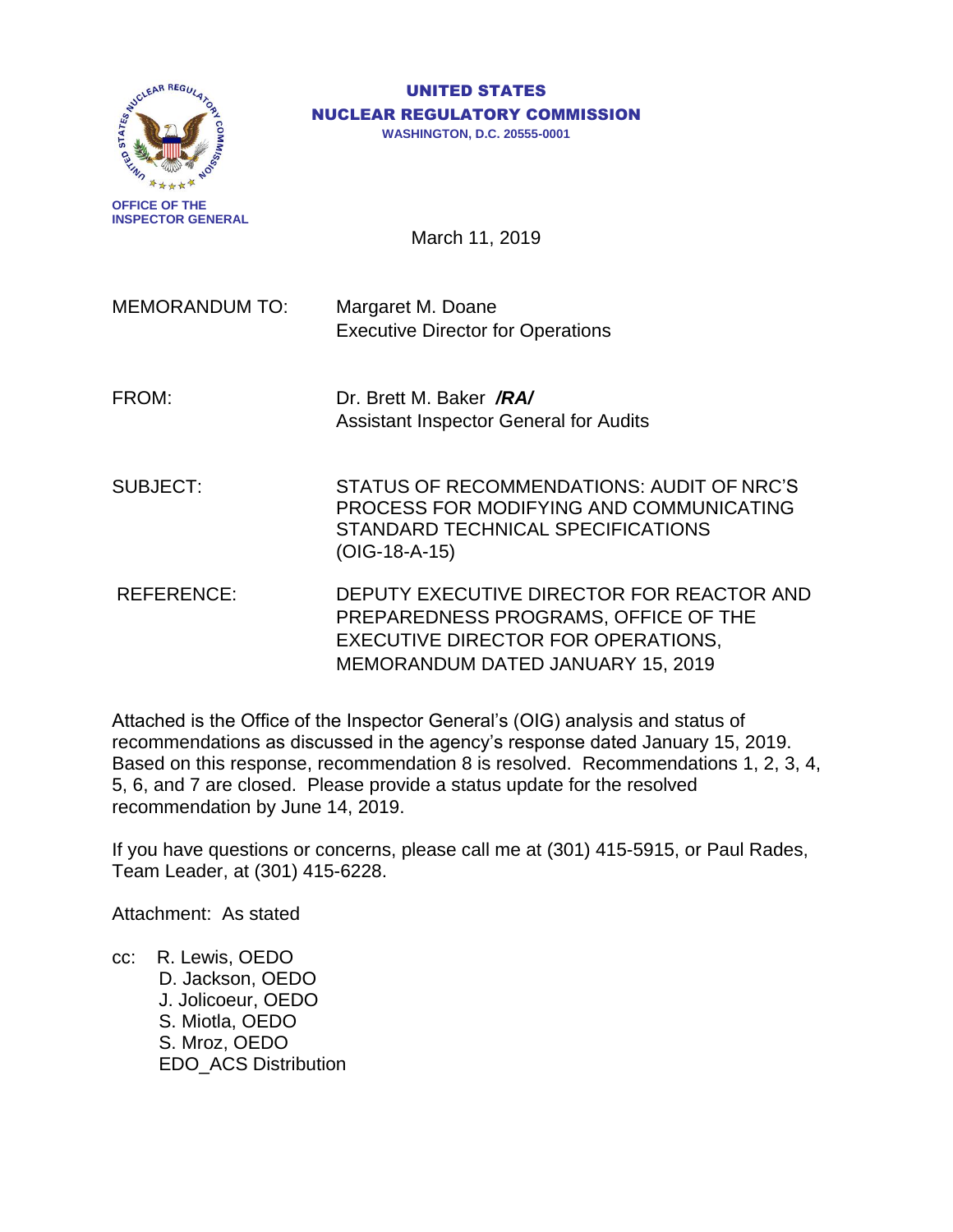# **AUDIT OF NRC'S PROCESS FOR MODIFYING AND COMMUNICATING STANDARD TECHNICAL SPECIFICATIONS**

### **OIG-18-A-15**

| <b>Recommendation 1:</b>                          | <b>Establish Technical Specifications Branch knowledge</b><br>management requirements relative to agency and office<br>knowledge management policy.                                                                                                                                                                                                                                                                                                                                                                           |
|---------------------------------------------------|-------------------------------------------------------------------------------------------------------------------------------------------------------------------------------------------------------------------------------------------------------------------------------------------------------------------------------------------------------------------------------------------------------------------------------------------------------------------------------------------------------------------------------|
| <b>Agency Response Dated</b><br>January 15, 2019: | The staff agrees with the recommendation.<br>The staff held branch-specific training on knowledge<br>management requirements during branch meetings in<br>October 2018. The branch has assigned a backup project<br>manager, who has taken on several projects as on-the-job<br>training. Additionally, LIC-600 "Standard Technical<br>Specifications Change traveler Review and Adoption<br>Process", the office instruction for processing Technical<br>Specifications Task Force (TSTF) travelers, was updated in<br>2018. |
|                                                   | Target date for completion: December 31, 2018<br>Contact: Victor G. Cusumano, Branch Chief,<br>NRR/DSS/STSB (301) 415-4011                                                                                                                                                                                                                                                                                                                                                                                                    |
| <b>OIG Analysis:</b>                              | OIG verified that the Office of Nuclear Reactor Regulation<br><b>Technical Specification Branch implemented branch</b><br>succession planning in accordance with office and<br>agencywide knowledge management policies. This<br>recommendation is closed.                                                                                                                                                                                                                                                                    |
| Status:                                           | Closed.                                                                                                                                                                                                                                                                                                                                                                                                                                                                                                                       |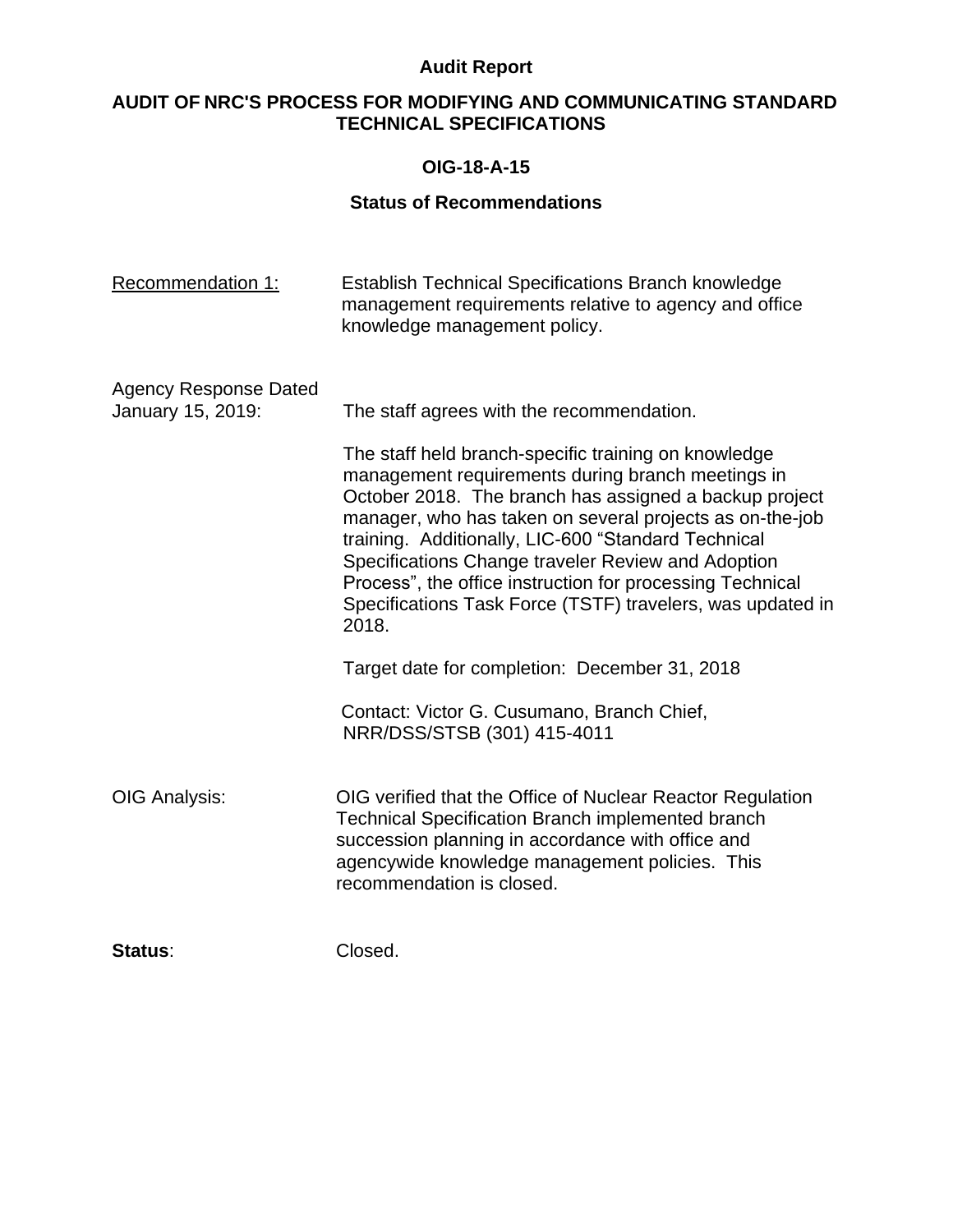# **AUDIT OF NRC'S PROCESS FOR MODIFYING AND COMMUNICATING STANDARD TECHNICAL SPECIFICATIONS**

### **OIG-18-A-15**

| <b>Recommendation 2:</b>                          | <b>Implement Technical Specifications Branch knowledge</b><br>management procedures.                                                                                                                                                                                           |
|---------------------------------------------------|--------------------------------------------------------------------------------------------------------------------------------------------------------------------------------------------------------------------------------------------------------------------------------|
| <b>Agency Response Dated</b><br>January 15, 2019: | The staff agrees with the recommendation.                                                                                                                                                                                                                                      |
|                                                   | The branch-specific training plan was fully implemented in<br>April 2018, and the Technical Specifications Branch staff<br>received training during branch meetings in October 2018 to<br>ensure staff members at all levels understand their role in<br>knowledge management. |
|                                                   | Target date for completion: December 31, 2018                                                                                                                                                                                                                                  |
|                                                   | Contact: Victor G. Cusumano, Branch Chief,<br>NRR/DSS/STSB (301) 415-4011                                                                                                                                                                                                      |
| <b>OIG Analysis:</b>                              | OIG verified that the Technical Specification Branch staff<br>have fully implemented their branch specific training plan<br>and staff have received training regarding their respective<br>roles in knowledge management. This recommendation is<br>closed.                    |
| <b>Status:</b>                                    | Closed.                                                                                                                                                                                                                                                                        |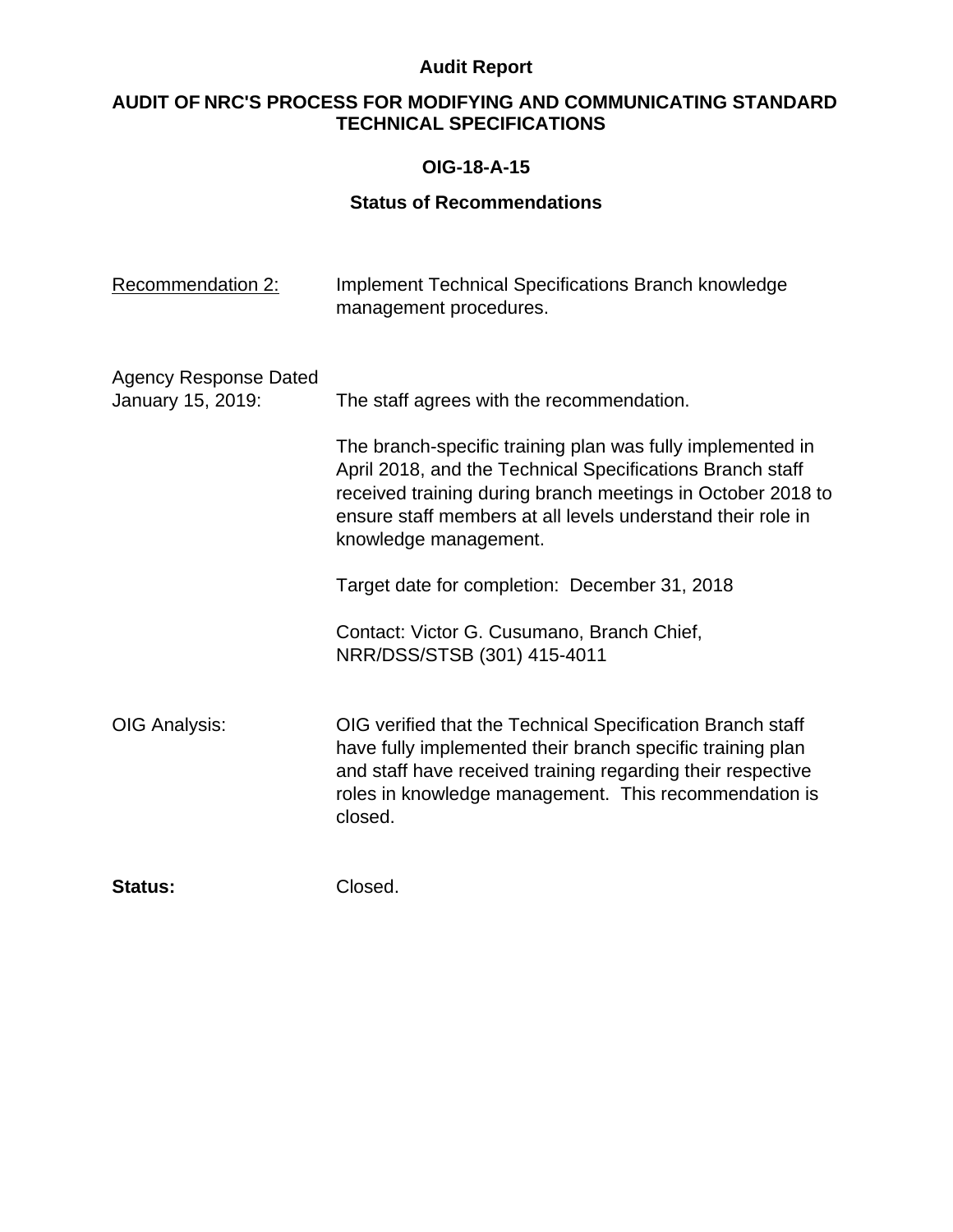# **AUDIT OF NRC'S PROCESS FOR MODIFYING AND COMMUNICATING STANDARD TECHNICAL SPECIFICATIONS**

## **OIG-18-A-15**

| <b>Recommendation 3:</b>                   | Finalize and implement the revised LIC-600.                                                                                                |
|--------------------------------------------|--------------------------------------------------------------------------------------------------------------------------------------------|
| Agency Response Dated<br>January 15, 2019: | The staff agrees with the recommendation.                                                                                                  |
|                                            | The NRC issued LIC-600, "Standard Technical<br>Specifications Change Traveler Review and Adoption<br>Process," on July 20, 2018.           |
|                                            | Target date for completion: July 31, 2018                                                                                                  |
|                                            | Contact: Victor G. Cusumano, Branch Chief,<br>NRR/DSS/STSB (301) 415-4011                                                                  |
| OIG Analysis:                              | OIG verified that the Office of Nuclear Reactor Regulation<br>has issued and begun implementing LIC-600. This<br>recommendation is closed. |
| <b>Status:</b>                             | Closed.                                                                                                                                    |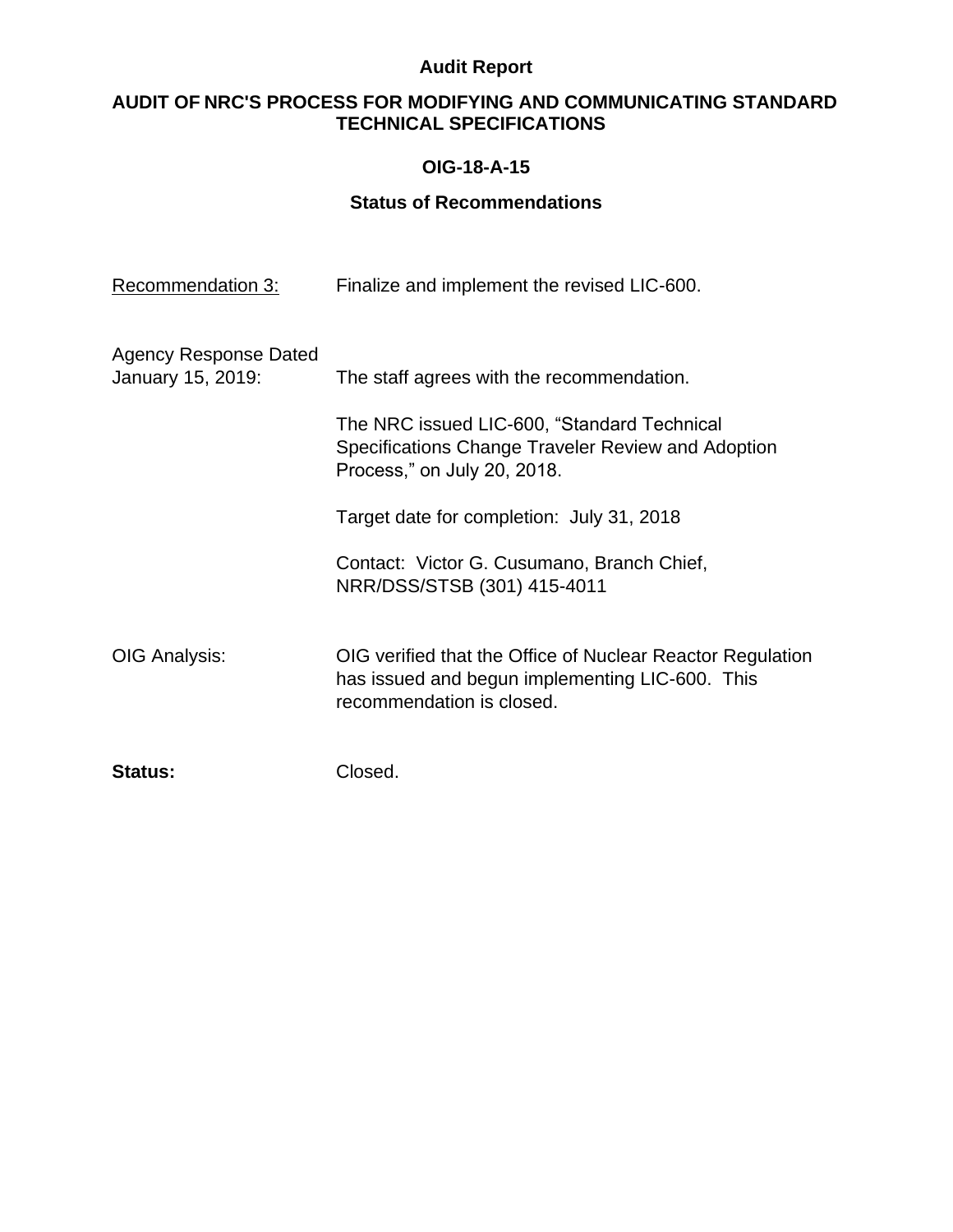# **AUDIT OF NRC'S PROCESS FOR MODIFYING AND COMMUNICATING STANDARD TECHNICAL SPECIFICATIONS**

### **OIG-18-A-15**

| <b>Recommendation 4:</b>                          | Complete corrective action on open Master Data<br>Management (MDM) Executive Steering Committee<br>identified items that affect the Traveler modification process.                                                                |
|---------------------------------------------------|-----------------------------------------------------------------------------------------------------------------------------------------------------------------------------------------------------------------------------------|
| <b>Agency Response Dated</b><br>January 15, 2019: | The staff agrees with the recommendation.<br>The staff deployed the Cost Activity Code System (CACS)-<br>Replacement Reactor Program System (RRPS) labor hour<br>feeds on July 30, 2018.                                          |
|                                                   | Target Date for Completion: Second quarter FY 2019<br>Contact: Melissa S. Ash, Program Manager, OCIO/GEMS<br>$(301)$ 415-7251                                                                                                     |
| <b>OIG Analysis:</b>                              | OIG verified that the agency completed corrective actions<br>identified by the Master Data Management Executive<br>Steering Committee that directly affected the Traveler<br>modification process. This recommendation is closed. |
| <b>Status:</b>                                    | Closed.                                                                                                                                                                                                                           |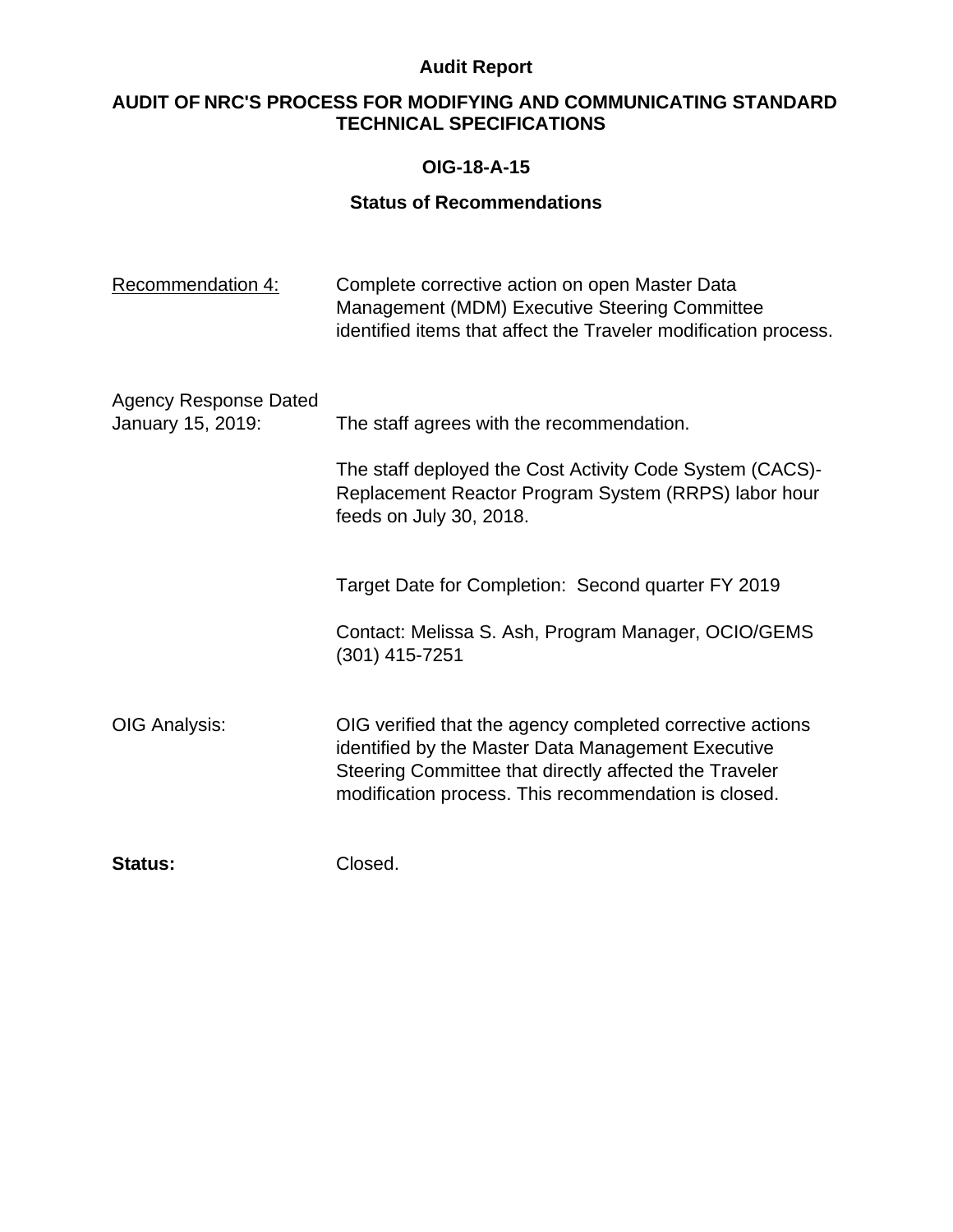# **AUDIT OF NRC'S PROCESS FOR MODIFYING AND COMMUNICATING STANDARD TECHNICAL SPECIFICATIONS**

### **OIG-18-A-15**

| Recommendation 5:                                 | Identify and communicate Technical Specifications Branch<br>Traveler modification process user needs.                                                                                                                                                                                                                                                                                                                                             |
|---------------------------------------------------|---------------------------------------------------------------------------------------------------------------------------------------------------------------------------------------------------------------------------------------------------------------------------------------------------------------------------------------------------------------------------------------------------------------------------------------------------|
| <b>Agency Response Dated</b><br>January 15, 2019: | The staff agrees with the recommendation.                                                                                                                                                                                                                                                                                                                                                                                                         |
|                                                   | The staff developed the system requirements for the RRPS<br>modification process. The Technical Specifications Branch<br>project manager worked with the staff in the Special Projects<br>and Process Branch of the Division of Operating Reactor<br>Licensing (DORL) in NRR to develop and implement new<br>templates in RRPS for traveler reviews. These new<br>templates accurately reflect the milestones used in traveler<br>review process. |
|                                                   | Target date for completion: August 3, 2018                                                                                                                                                                                                                                                                                                                                                                                                        |
|                                                   | Contact: Victor G. Cusumano, Branch Chief,<br>NRR/DSS/STSB (301) 415-4011                                                                                                                                                                                                                                                                                                                                                                         |
| OIG Analysis:                                     | OIG verified that staff identified, communicated, and<br>developed system requirements for the Technical<br>Specifications Branch Traveler modification process in<br>RRPS. This recommendation is closed.                                                                                                                                                                                                                                        |
| <b>Status:</b>                                    | Closed.                                                                                                                                                                                                                                                                                                                                                                                                                                           |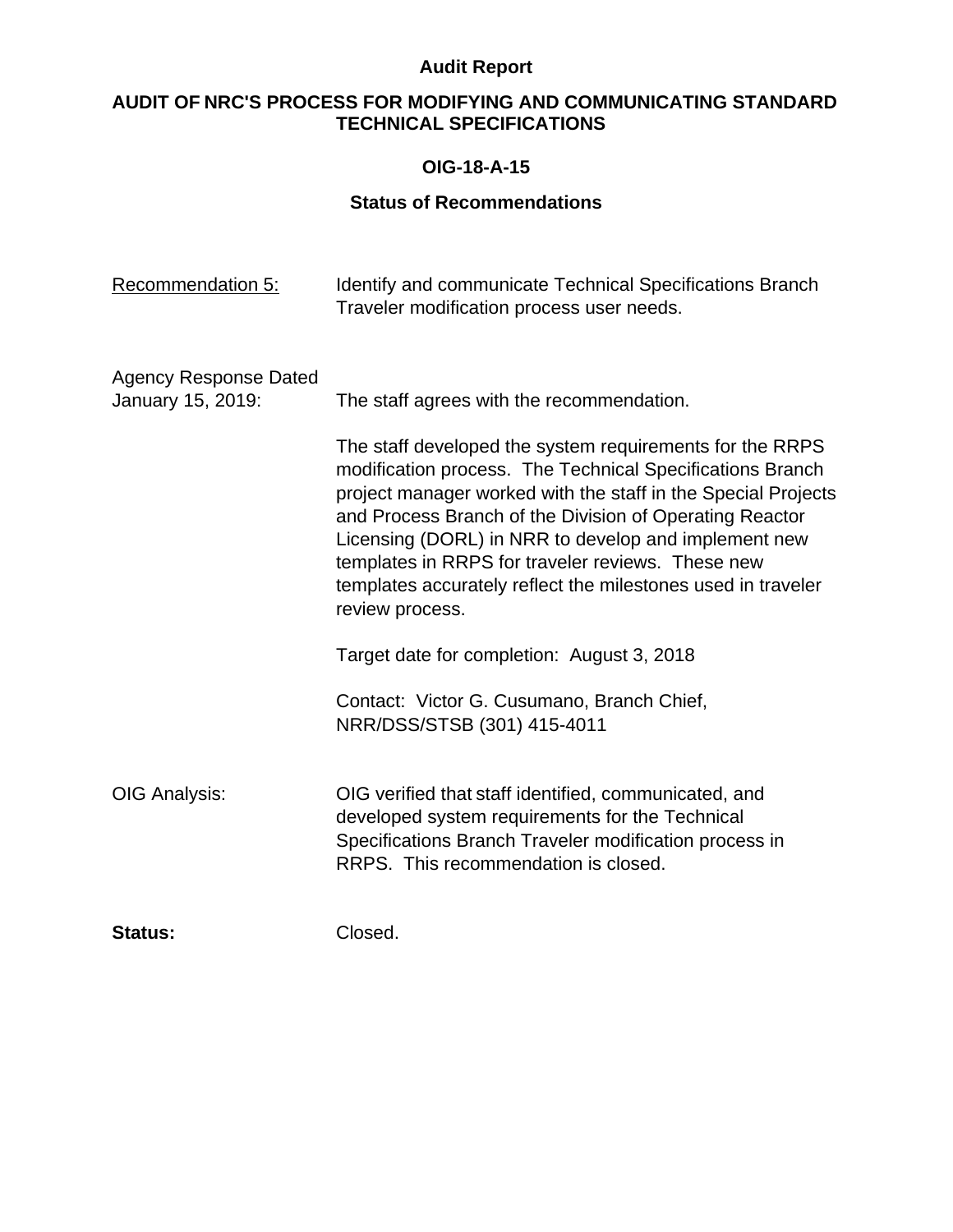# **AUDIT OF NRC'S PROCESS FOR MODIFYING AND COMMUNICATING STANDARD TECHNICAL SPECIFICATIONS**

### **OIG-18-A-15**

| Recommendation 6:                                 | <b>Incorporate Technical Specifications Branch Traveler</b><br>modification process user needs and terminology into work<br>planning and relevant systems.                                                       |
|---------------------------------------------------|------------------------------------------------------------------------------------------------------------------------------------------------------------------------------------------------------------------|
| <b>Agency Response Dated</b><br>January 15, 2019: | The staff agrees with the recommendation.                                                                                                                                                                        |
|                                                   | The staff implemented the new system requirements<br>developed to support the user needs related to the Technical<br>Specifications Branch traveler modification process in the<br><b>RRPS Licensing Module.</b> |
|                                                   | Target date for completion: November 30, 2018                                                                                                                                                                    |
|                                                   | Contact: Samson S. Lee, Senior Project Manager,<br>NRR/DORL/LPL1 (301) 415-3168                                                                                                                                  |
| OIG Analysis:                                     | OIG verified the Technical Specifications Branch Traveler<br>modification process user needs have been incorporated<br>into the RRPS-Licensing Module. This recommendation is<br>closed.                         |
| <b>Status:</b>                                    | Closed                                                                                                                                                                                                           |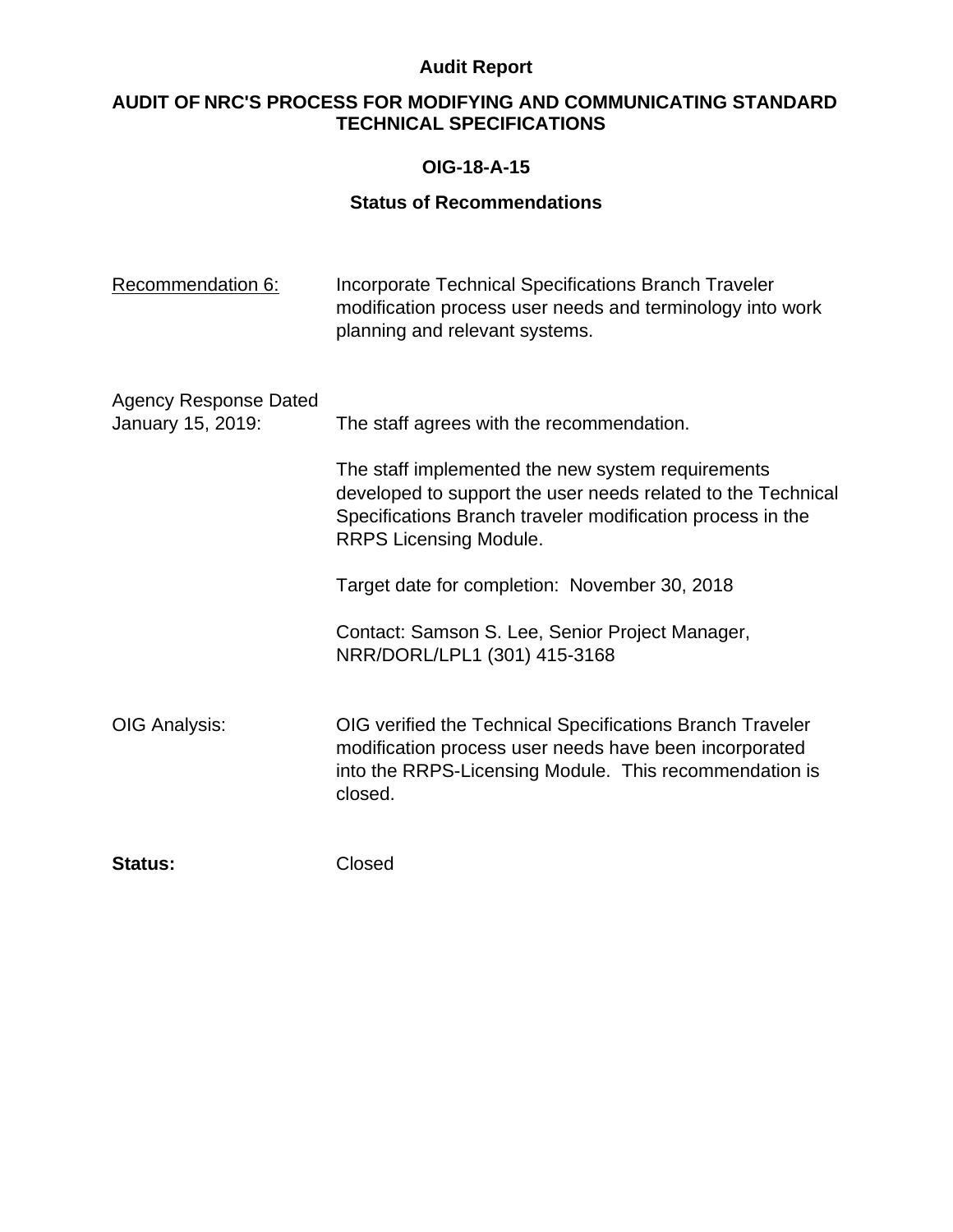# **AUDIT OF NRC'S PROCESS FOR MODIFYING AND COMMUNICATING STANDARD TECHNICAL SPECIFICATIONS**

## **OIG-18-A-15**

| Recommendation 7:                                 | Complete implementation of quality assurance measures to<br>address oversight of Cost Activity Code use.                                                                                                                                                         |
|---------------------------------------------------|------------------------------------------------------------------------------------------------------------------------------------------------------------------------------------------------------------------------------------------------------------------|
| <b>Agency Response Dated</b><br>January 15, 2019: | The staff agrees with the recommendation. Corrective<br>actions have been completed.<br>Staff closed in Previous Reporting Period<br>Corrective actions complete as of May 31, 2018<br>Contact: Carl A. Fredericks, Branch Chief,<br>OCFO/DOC/ARB (301) 415-6285 |
| OIG Analysis:                                     | OIG verified that staff completed implementation of quality<br>assurance measures to address oversight of Cost Activity<br>Code use in a prior audit follow up dated August 27, 2018.<br>This recommendation is closed.                                          |
| <b>Status:</b>                                    | Closed.                                                                                                                                                                                                                                                          |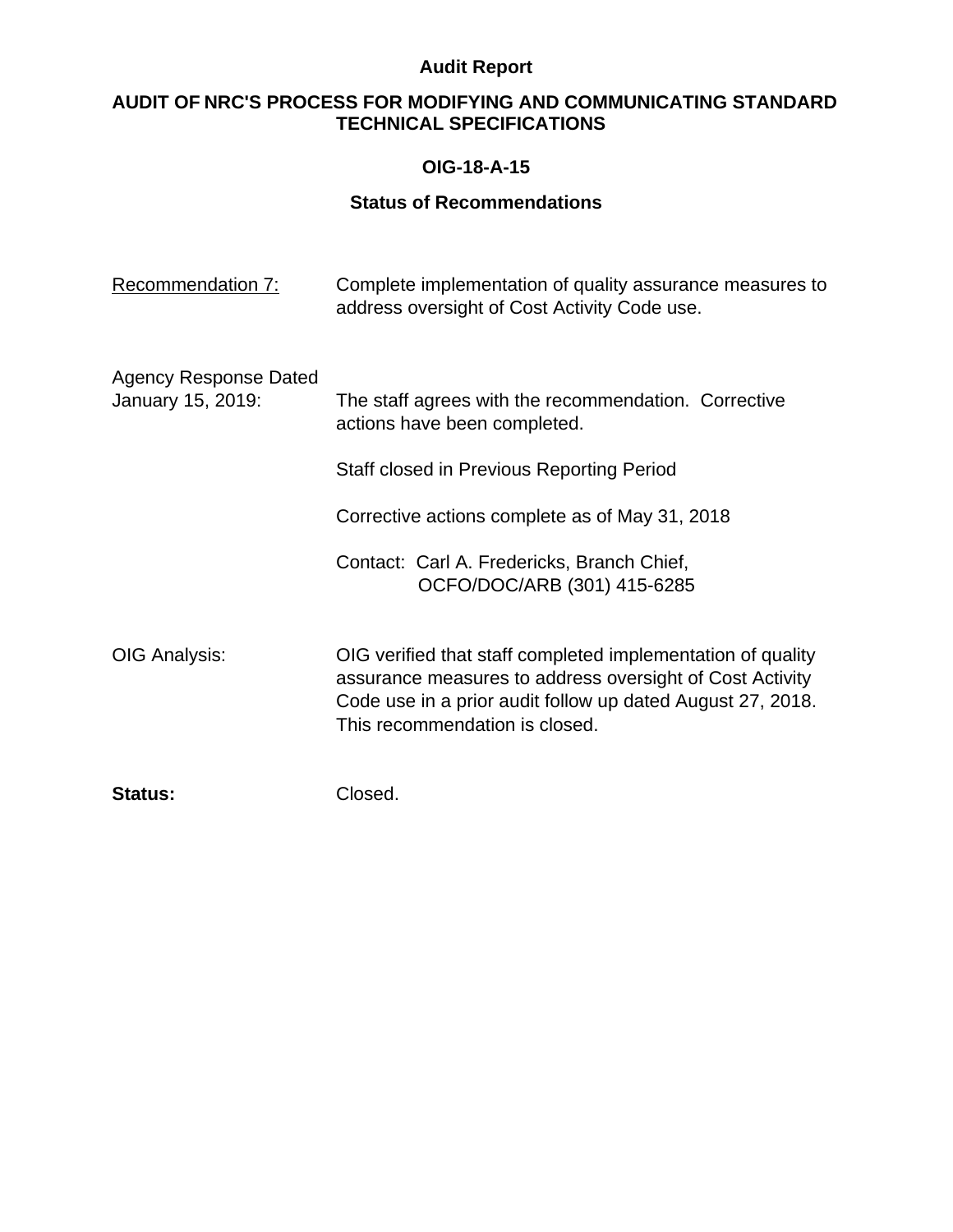# **AUDIT OF NRC'S PROCESS FOR MODIFYING AND COMMUNICATING STANDARD TECHNICAL SPECIFICATIONS**

## **OIG-18-A-15**

| Recommendation 8:                                 | Implement quality assurance measures to address billing<br>verification oversight.                                                                                                                                                                                                                                                                                                                                                                                                                                                                                                                                                                                                                                                                                                                                                                                                      |
|---------------------------------------------------|-----------------------------------------------------------------------------------------------------------------------------------------------------------------------------------------------------------------------------------------------------------------------------------------------------------------------------------------------------------------------------------------------------------------------------------------------------------------------------------------------------------------------------------------------------------------------------------------------------------------------------------------------------------------------------------------------------------------------------------------------------------------------------------------------------------------------------------------------------------------------------------------|
| <b>Agency Response Dated</b><br>January 19, 2019: | The staff agrees with the recommendation.                                                                                                                                                                                                                                                                                                                                                                                                                                                                                                                                                                                                                                                                                                                                                                                                                                               |
|                                                   | A new Cost Activity Code (CAC) / Docket / Enterprise<br>Project Identifier (EPID) coding structure for fee billable work<br>and the new CACS for managing the CAC codes and staff<br>assignments was implemented in FY2018. The Office of the<br>Chief Financial Officer (OCFO) has undertaken a project to<br>improve the fees validation process. The objective is to<br>implement a clearly defined validation process that is<br>effective and efficient for all staff and management to follow.<br>The validation process provides improved accountability and<br>control over the data, provides a complete and timely<br>validation and certification of all Part 170 hours and contract<br>costs, and results in improved billing accuracy. The OCFO,<br>Accounts Receivable Branch (ARB), is leading this effort<br>with participation from program and regional office staff. |
|                                                   | A key component of the fees standardization validation<br>process is the identification of the EPID contact and the<br>EPID contact supervisor who will be responsible for ensuring<br>the accuracy of all labor and contract costs recorded to an<br>EPID for a given docket or licensee:                                                                                                                                                                                                                                                                                                                                                                                                                                                                                                                                                                                              |
|                                                   | 1. The OCFO is currently modifying the CACS to allow for<br>the functions of creating and managing EPIDs. Like the<br>previous approach to cost activity codes, the CACS will<br>become the single authoritative source for managing<br>EPIDs. As the management of EPIDs transitions to the<br>CACS from the Enterprise Data Management System,<br>the OCFO will establish controls over EPID setup to                                                                                                                                                                                                                                                                                                                                                                                                                                                                                 |